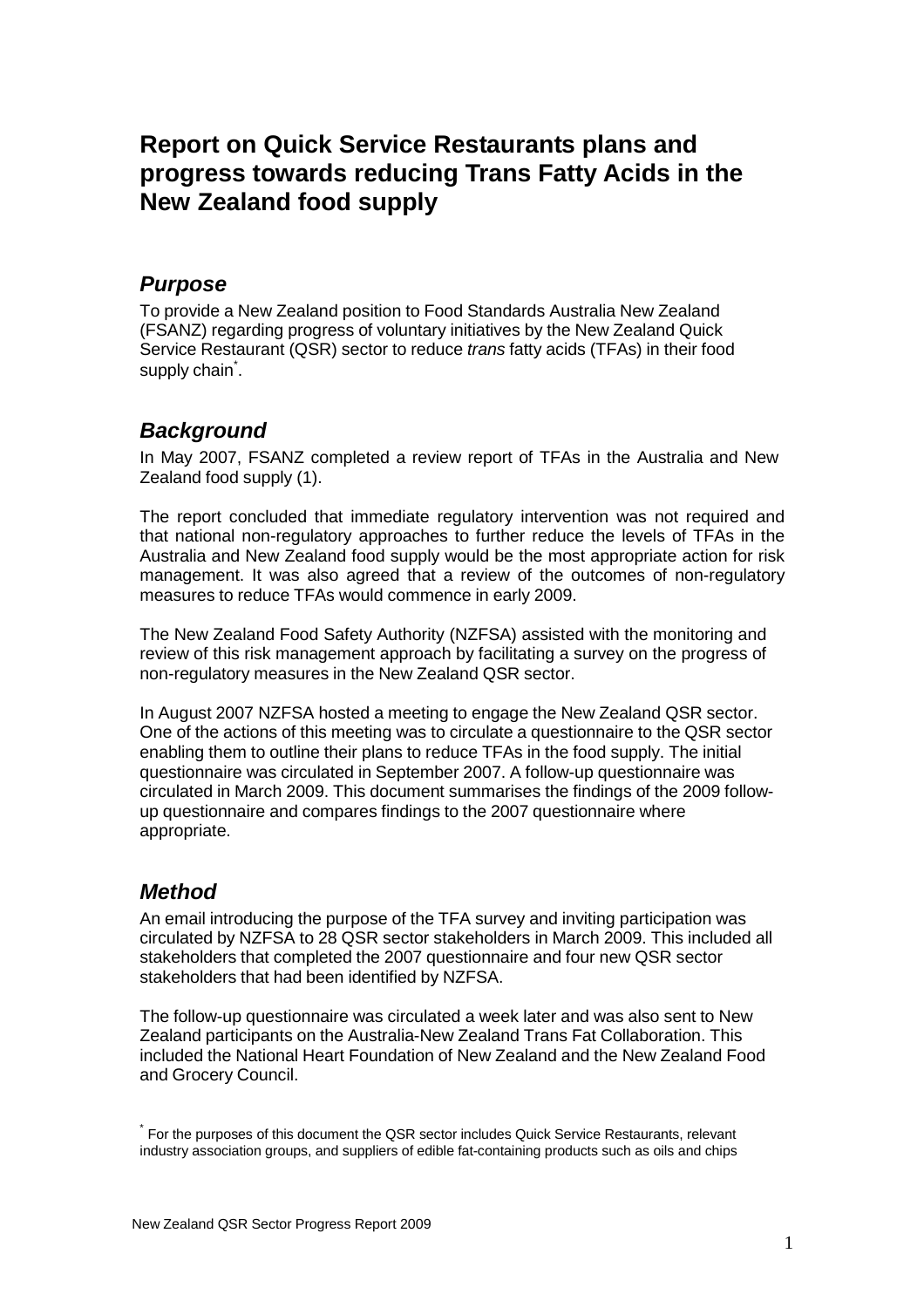The follow-up questionnaire was similar to that used by FSANZ in a survey of the Australian QSR sector in 2009 but adapted by NZFSA for use in New Zealand.

An email reminder was sent to all QSR sector stakeholders encouraging completion of the follow-up questionnaire and telephone calls were made to those who had not responded by a pre-determined date. In a small number of cases verbal responses were given to the follow-up questionnaire. These were recorded and are discussed in the report.

## *Results*

### **Responses**

In total 19 QSR sector stakeholders responded to the follow-up questionnaire by the required deadline (Table 1). Seventeen provided written responses and two provided verbal responses. From the 19 respondents, 10 had previously provided responses in 2007. Of the 11 non-respondents, only one of these had previously provided a response to the questionnaire in 2007. The non-respondents consisted of eight QSRs, two oil suppliers and one chip supplier.

| <b>Stakeholder</b>    |                     | 2007            |               |                           | 2009            |                |                    |
|-----------------------|---------------------|-----------------|---------------|---------------------------|-----------------|----------------|--------------------|
|                       | n                   | Total responses | TFA**<br>Plan | n                         | Total responses |                | <b>TFA</b><br>Plan |
|                       |                     | <b>Baseline</b> |               |                           | Follow-<br>up   | New            |                    |
| *QSRs                 | 1<br>$\overline{c}$ | $\,6$           | 5             | 15                        | 5               | $\overline{c}$ | 5                  |
| Oil Suppliers         | 8                   | $\overline{4}$  | 3             | 8                         | $\overline{4}$  | $\overline{c}$ | 5                  |
| <b>Chip Suppliers</b> | 4                   | 1               | $\mathbf{1}$  | $\overline{4}$            | 1               | $\overline{2}$ | $\overline{2}$     |
| Other                 | $\cdot$ .           |                 | $\ldots$      | $\ensuremath{\mathsf{3}}$ |                 | $\,$ 3 $\,$    | $***n/a$           |
| Total                 | $\overline{c}$<br>4 | 11              | 9             | 30                        | 10              | 9              | 12                 |

**Table 1: Response rates to questionnaires and self-reported trans fatty acid plans.**

**Notes:**

\* QSRs Quick Service Restaurants

\*\* TFA Trans fatty acids

\*\*\* n/a Not applicable.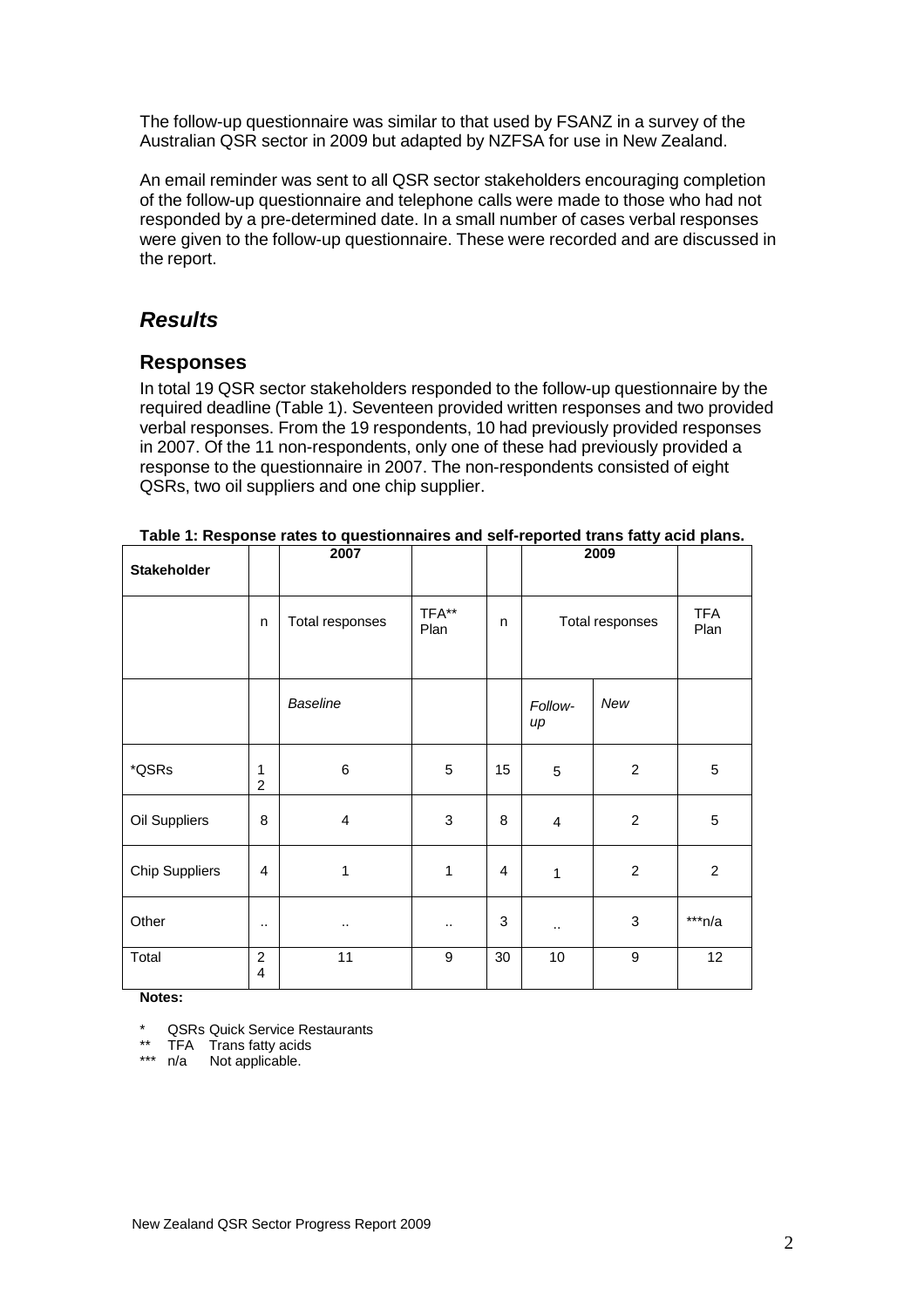### **Voluntary Initiatives**

#### *Quick Service Restaurants*

Of the seven QSR sector stakeholders that responded, five reported having a TFA plan. These were the same five QSRs that reported having a plan in 2007.

In the 2007 questionnaire, one QSR, reported to have implemented a TFAs reduction programme in 2003 which significantly reduced TFAs levels in their products. It reported changing from beef tallow to palm olein (< 1g/100g TFAs) as a par frying medium and a canola/sunflower blend (< 1g/100g TFAs) as a finishing frying medium. It reported no further action in 2009, however it continues to monitor its products.

One QSR reported that it has replaced canola oil with canola oil blends for frying (< 1g/100g TFAs) and continue to ask suppliers to identify TFAs in their products. They also report modifying a number of other products to reduce TFA levels.

One other QSR reported that since 2007 it has removed all partially-hydrogenated vegetable fats and replaced these with palm oil (0.7g/100g TFAs) or palm/soya/butter blends (< 0.5/100g TFAs). This has resulted in its core menu and other products being virtually TFA free and no new products being developed with TFAs present.

One QSR reported removal of TFAs from its North American menu and that these changes will be rolled out across New Zealand. However, no further information was provided.

One QSR reported no further changes to its TFA plan since 2007 at which time it had reduced TFAs in its fries to <0.5g/100g, with intentions to reduce TFA levels in other products. They reported that changes to frying oils needed to be carried out in conjunction with equipment changes which is a costly process hence the delay.

Of the two new QSRs to respond in 2009, neither reported having a TFA plan. One of the QSRs is a new business and advise that it is going to establish a "good business model" before developing a plan for TFAs. The other reports the ongoing use of palm olein at < 1g/100g TFAs which results in 0.1g/100g TFAs in its finished product.

#### *Fat and Oil Suppliers*

Of the six oil suppliers to respond to the follow-up questionnaire, five reported having TFA plans. All three oil suppliers who reported having plans in 2007 continue to work with the QSRs to reduce TFA in their products and one oil supplier who did not have a plan in 2007 has since implemented one.

One oil supplier reported replacement of heavily hydrogenated oils (canola oil) with alternatives including partially-hydrogenated canola, long life non-hydrogenated canola and other non-hydrogenated cooking oils such as rice bran oil. It reports a decline in the sales of heavily hydrogenated oils and report that as soon as stocks are exhausted it will no longer stock these product lines. It also reported that partiallyhydrogenated canola still remains the most popular choice and deemed that the price differential to non-hydrogenated cooking oils is the main barrier to change.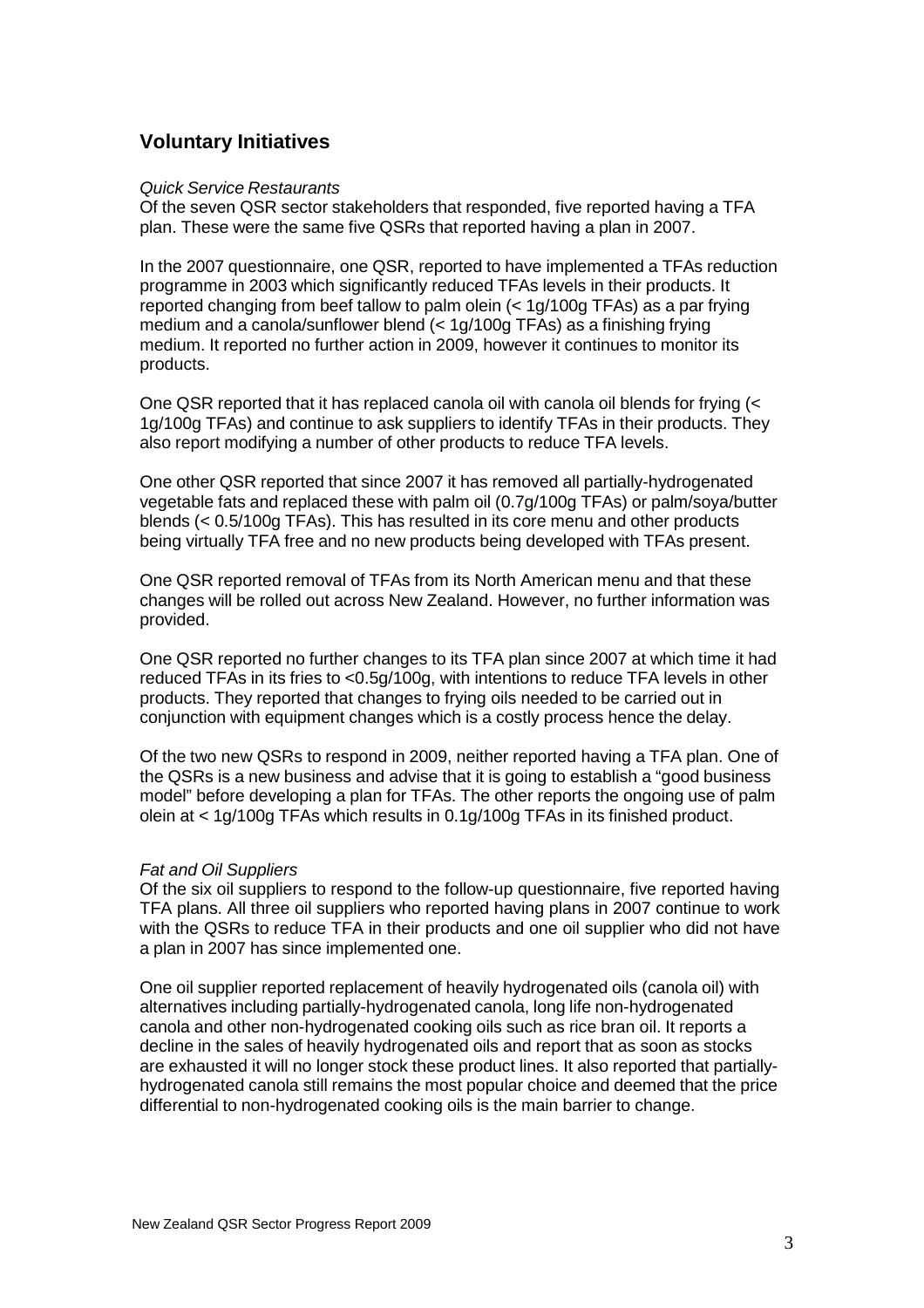One oil supplier reported in 2007 to have implemented a TFA plan which resulted in 95% of their oils being virtually TFA free at < 1g/100g TFA. It reported no further changes to its plan in 2009.

Another oil supplier reported in 2007 that its main strategy to reduce TFAs in the food supply was by encouraging customers to use rice bran oil. In its 2009 response it commented that while uptake has been reasonably good the recent economic downturn has resulted in a number of customers enquiring about switching back to their original product.

The only oil supplier who did not have a plan in 2007 reported that QSRs would be the drivers of TFA reduction. It has since implemented a plan and reported replacing all partially-hydrogenated oils (16g/100g TFAs) in spreads, margarines and pastry fats with interesterified oils (< 1g/100g TFAs) to maintain the intended consistency of the final product.

Of the two new respondents, one reported having a TFA plan however due to time constraints could provide no further details. The other respondent reported not having a TFA plan but only supplies products that are naturally low in TFAs.

#### *Chip Suppliers*

Of the three chip suppliers to respond to the follow-up questionnaire two reported having a TFA plan.

In the 2007 questionnaire one chip supplier reported recent changes to its frying mediums including a change to palm/canola oil blend which resulted in TFA levels < 1g/100g. They report no further changes to their product range in 2009.

One chip supplier reported weekly testing of TFAs in its frying mediums and continual work with its suppliers to further reduce levels. It aims to reduce TFA levels in its frying mediums from 2.0-2.5g/100g to < 1.5g/100g TFAs within the next 12 months.

The one chip supplier that reported not having a plan use palm olein and beef tallow as their main fat sources and will "respond to the market as required".

### **Other Initiatives**

The Chip Group, which the Heart Foundation is a member of, has set voluntary industry standards for Deep Fried Chips for independent fast food outlets and the foodservice/hospitality sector (e.g. restaurants and cafe's). For independent fast food outlets, in addition to the industry standards, there is the Heart Foundation recommendation for frying oils (saturated fat ≤ 20g/100g, TFA ≤ 1g/100g and linolenic acid ≤ 3g/100g). For the foodservice/hospitality sector an industry standard for frying medium was set at saturated fat ≤ 28g/100g and TFA ≤ 1g/100g. The Chip Group is also working towards the inclusion of recommendations (which may include oil type) into the operational policies with QSRs. This is being done in conjunction with the Food Industry Group (FIG).

The Food Industry Group has also recently undertaken a TFA survey with its members. Most of the food companies that have responded and who use fat appear to have a TFA policy or are making changes to their product ranges. Examples of the types of changes include changing frying oils to lower saturated/TFA alternatives in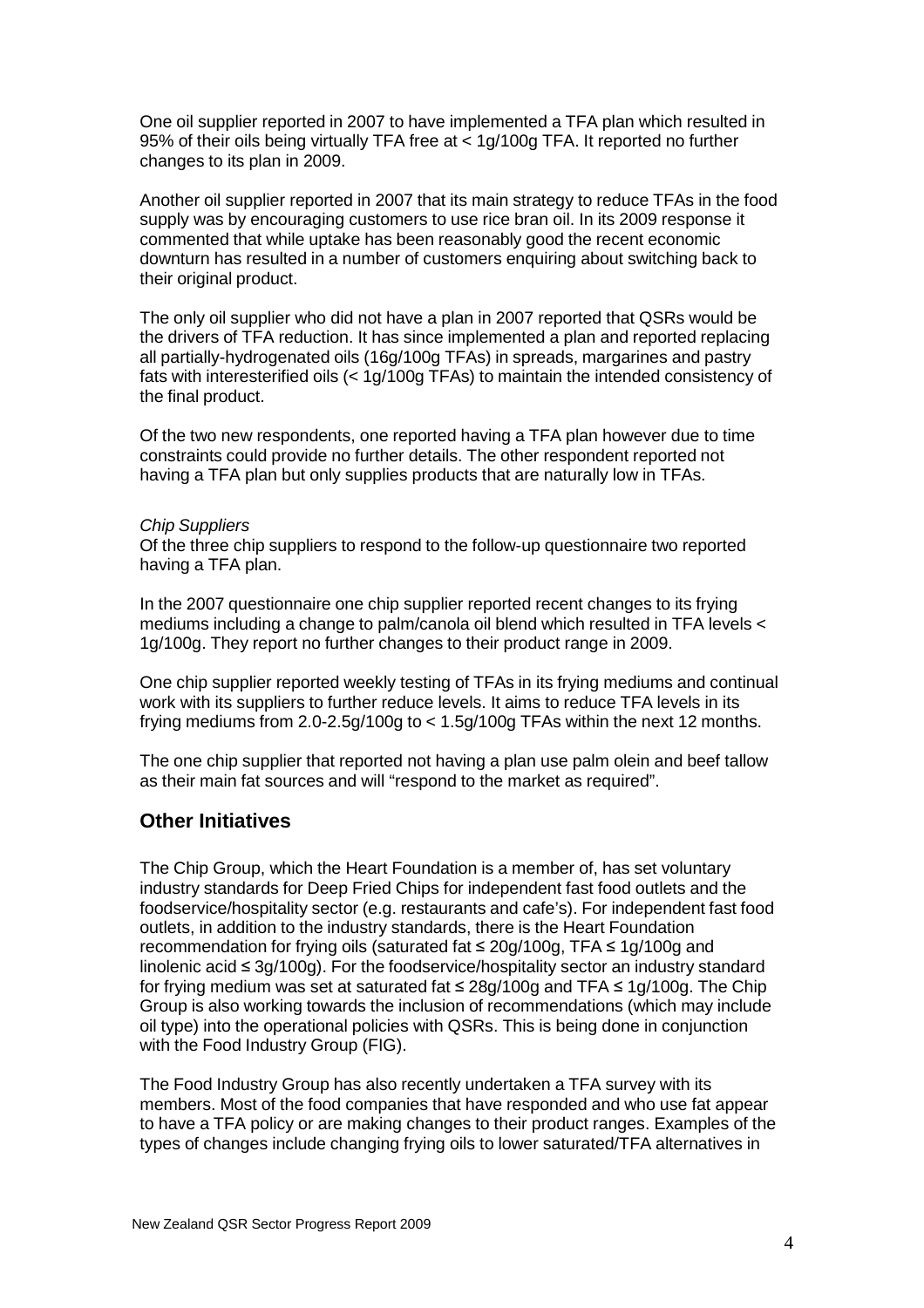cooked grocery products and reformulation of foodservice culinary products such as soups, gravies and mousses to reduce TFA levels.

A number of QSRs reported training and implementing the Heart Foundation's 'Healthy Deep Frying Practices' and one oil supplier reports providing education to its customers on frying techniques to minimise retention of oil.

### *Discussion*

Of the 30 QSR sector stakeholders to be sent follow-up questionnaires 19 responded. Six of the seven QSRs to respond were multinational companies with multiple stores across New Zealand. Of those QSRs who did not respond two were multinational companies, two were Australian franchises, and four were New Zealand franchises.

Of the five QSRs that reported having plans, these were at different stages of development or implementation. Some had been implemented from 2003 resulting in much lower TFA levels in their products while others were still in the planning stages, providing no targets or timelines in their follow-up responses. Since the initial questionnaire was circulated in 2007, a number of QSRs reported significant changes to their frying mediums and fats used in bakery products, resulting in lower TFA products.

As oil and chip suppliers work across many QSRs they have the potential to make a large impact on both TFA and saturated fats levels in the foods QSRs serve to their customers. Of those oil suppliers that responded, all are currently modifying their product ranges to reduce TFA levels. One oil supplier commented that it is QSRs themselves that drive TFA reduction and because of this they have made a number of changes to their product lines to meet their customers' needs; this again suggests that QSRs are taking an active responsibility to reduce TFA in their products. Two of the chip suppliers also reported taking actions to reduce TFAs in their products. The only chip supplier who reported not having a plan stated it would "react to the marketplace as required" highlighting the importance of QSRs continuing to drive their initiatives.

In the current economic climate, cost-savings measures are inevitable and as one oil supplier commented a number of the lower TFA products are more expensive than other oil types. They reported that while there has been good uptake of lower TFA products over the past two years a number of QSRs are enquiring about switching back to their original products. Another oil supplier reported that they are developing lower priced non-hydrogenated oils and this should result in further changes. One QSR also reported on the cost of changing its frying mediums; change of oil needs to be accompanied by change of equipment, which is a costly process and has resulted in delayed implementation of its plan.

A number of QSR sector stakeholders commented that TFAs should not be addressed in isolation from total fat and saturated fat. While a number of the TFA initiatives that have been implemented have resulted in high saturated fat products being used, TFAs are considered more harmful than saturated fats so the selfreported perception is that progress is still positive. The promotion of rice bran oil and other unsaturated vegetable oils was also reported however these are not the most ideal frying oils due to the changes that take place under high temperatures (2).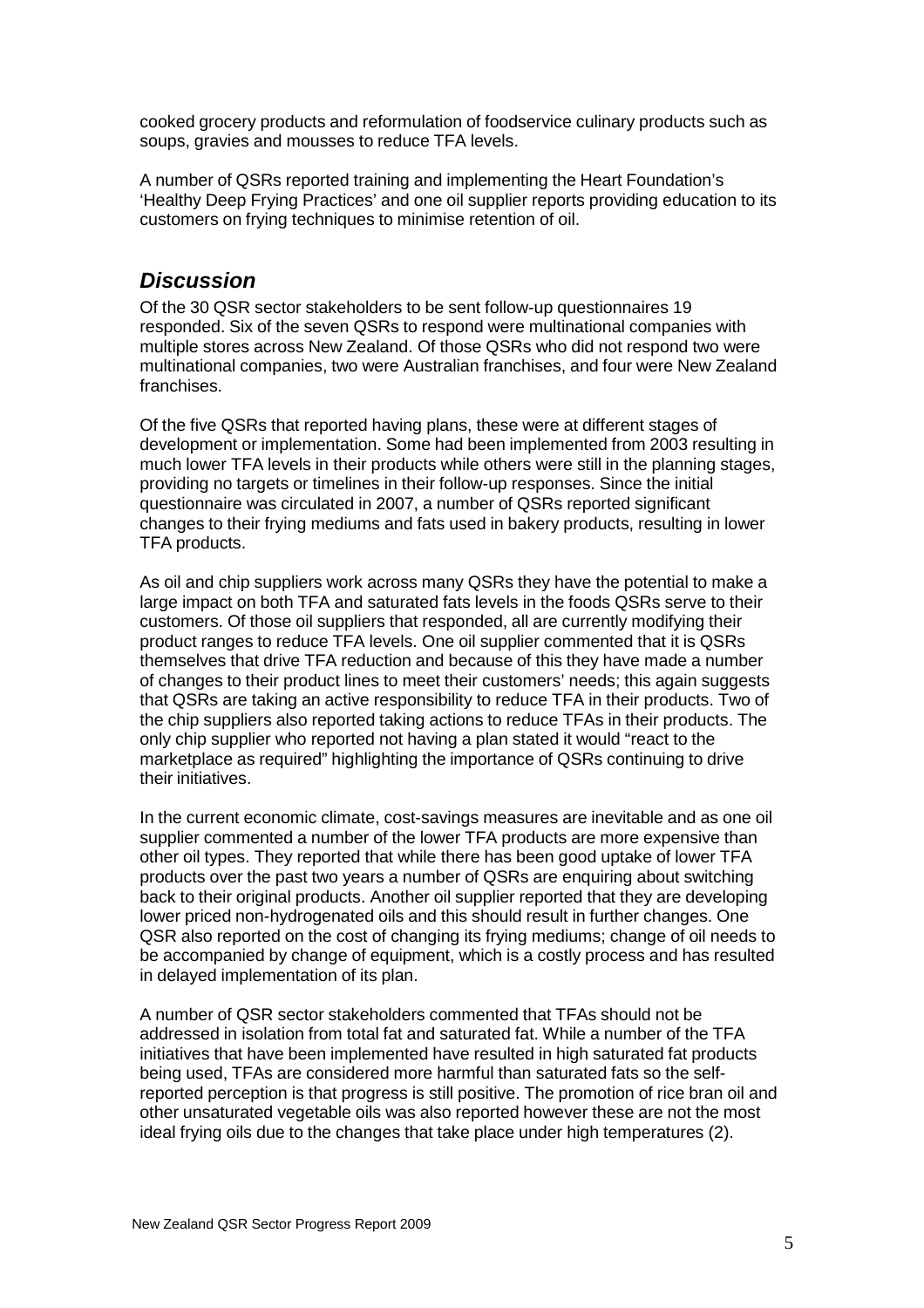National collaborations such as The Chip Group and FIG have played an important role in education of QSR sector stakeholders and continue to implement additional initiatives that will further influence the TFA content and overall nutritional content of the food supply. These educational initiatives not only encourage alternatives to frying and healthy frying practices but also aim to educate QSR sector stakeholders on the most appropriate oil choices for improved nutritional profile of their products. These initiatives should continue to be supported.

In reporting on the progress of non-regulatory initiatives a number of limitations with the survey need to be acknowledged. NZFSA was not able to gather enough information from this follow-up questionnaire to provide a complete picture of action or inaction within the QSR sector, as only 19 of 30 stakeholders responded. Response bias is a common issue with questionnaires and NZFSA cannot exclude the possibility that only those QSR sector stakeholders that have TFA plans in place responded to the follow-up questionnaire. However, efforts were made by NZFSA to mitigate this bias by contacting those stakeholders that had not responded to the follow-up questionnaire by the required deadline. This elicited additional written and verbal responses which were included in the final results. It should also be noted that all information is self-reported and therefore subject to those limitations associated with this. While there was scope to add quantitative data in the follow-up questionnaire, this was not readily provided.

## *Summary*

This report indicates that the QSRs and their stakeholders (relevant industry association groups, and suppliers of edible fat-containing products such as oils and chips) have made positive changes and continue to work towards reducing TFA levels in their food supply chain. Some are clearly more advanced in doing this than others. The follow-up questionnaire has highlighted that during times of economic downturn New Zealand may see voluntary initiatives, such as TFA plans, not being prioritised. For this reason the QSR sector may need to be supported and encouraged to continue implementing and monitoring TFAs plans; this can be achieved by collaborative support and by QSRs working together to ensure demand and therefore prices are kept down on healthier product lines. This survey has also raised the issue of looking at nutrients in isolation; the positive health outcomes associated with reduction in TFAs could be further enhanced by addressing these in conjunction with the most appropriate oil choices.